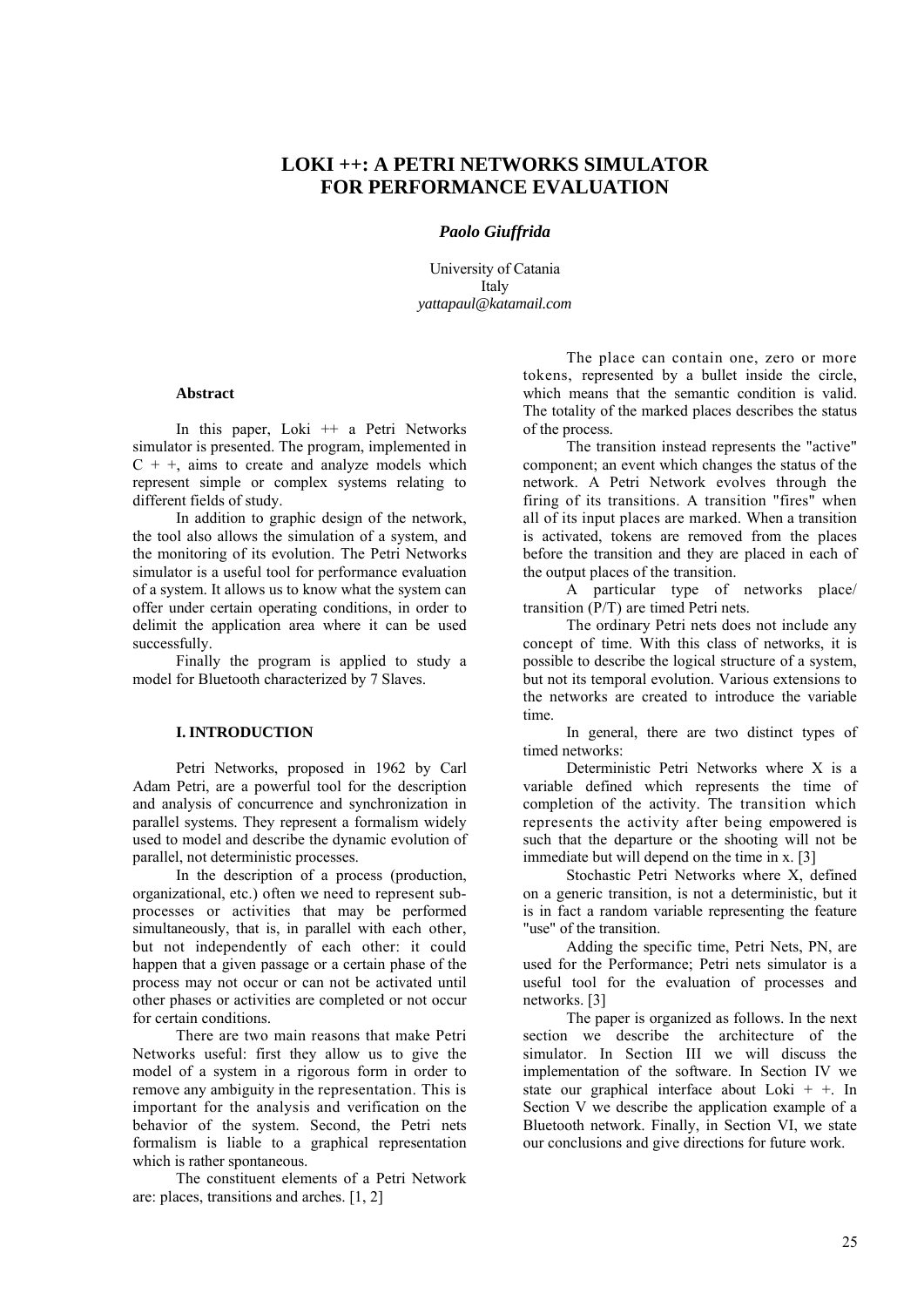# **II. LOKI ARCHITECTURE**

An initial analysis about the problem showed the main needs in the development of the project Loki: the possibility to use Petri nets in all their aspects and the need to make the simulation speed. In particular, for the second requirement, it was noted as major delays occur in the functions dedicated to the display of the network and its animation; so a study on the method to optimize the most critical functions has led us to the conclusion (confirmed by result) that the faster method for viewing was to create a single class containing the various characteristics of representable objects and to insert all instances in a single list so they can recall in a single for cycle.

Is now shown the block diagram of the Loki simulator.



There are at top two classes Object and Token. The Object class contains all the elements of the network: place, transition and arc that go along with a token together in the "engine" of the simulator. At the end of the simulation the program creates a file showing the "history" of each token: you can see the places and transitions cross, and the time used to run.

#### **III. SOFTWARE IMPLEMENTATION**

Let's go to analyze in detail the features of the simulator and the criteria used for the deployment.

The code was written in  $C +$  + using the functions offered only by Windows API and the STL, a standard library which exports templates of items such as lists, queues, stacks.

In DrawObject.cpp class, as mentioned above, there are all the different characteristics of representable objects: places, arcs and transitions.

All instances of this class are then inserted into a single list:

ObjList OL

Each DrawObject object contained in the list OL, exports a method Draw. With this method you can, knowing the type (Type is a member of the class), draw the object:

```
(DrawObject.cpp)
void Draw (HDC hDC)
\left\{ \right.switch (Type)
         \{case ID PLACE:
                                 \cdotscase ID_TRANS:
                                \cdot \cdot \cdotcase ID ARC:
                                 \cdot . .
         \overline{\mathbf{a}}\overline{\phantom{a}}
```
To make the simulation we have preferred to use a thread so that the same simulation was performed independently by button interface: (CLoki.hpp)

case IDC BUTTON RUN:  $\cdot$  .

hSimulThread=CreateThread(0,0,q Run, NULL,0,N ULL);

IDC\_BUTTON\_RUN is a message sent from the press of the key RUN; g Run function only serves as an interface between the thread and function Run in the Loki class. This does nothing more than calling the Step function cyclically and checking that the simulation is not finished.

Step function is the heart of simulation; to make clear development is convenient to use a Clike language:

```
Step()
  \overline{\mathbf{f}}We monitor the timers transitions ():
    We monitor and resolve conflicts ();
    for (each arc active)
       We subtract a token to a place from
which it parts ();
       e activate the animation of the arc ();
       <sup>1</sup>
    We do the animation for each arc ();
    for (each active transition)
    \left\{ \right.We enable the arcs connected ():
       We activated the animation of the arc
();
    \overline{\phantom{a}}We do the animation for each arc ();
    for (each arc active)
       We add a token to the place where it
arrives ();
    - }
```
 $\}$ Within the function Step cycles, in this new version of Loki, the various information needed to know the "history" of each token are stored. For each token on our Petri network the program creates a new object from class token.cpp. Each shift from a place or a transition is stored in the variables of the class Token: int IDPlaces [100] and IDTrans int [100], so that at the end of the simulation we know the entire trace of tokens with their time.

In creating the file report, we have chosen the best format so you can easily import and modify the file through Excel.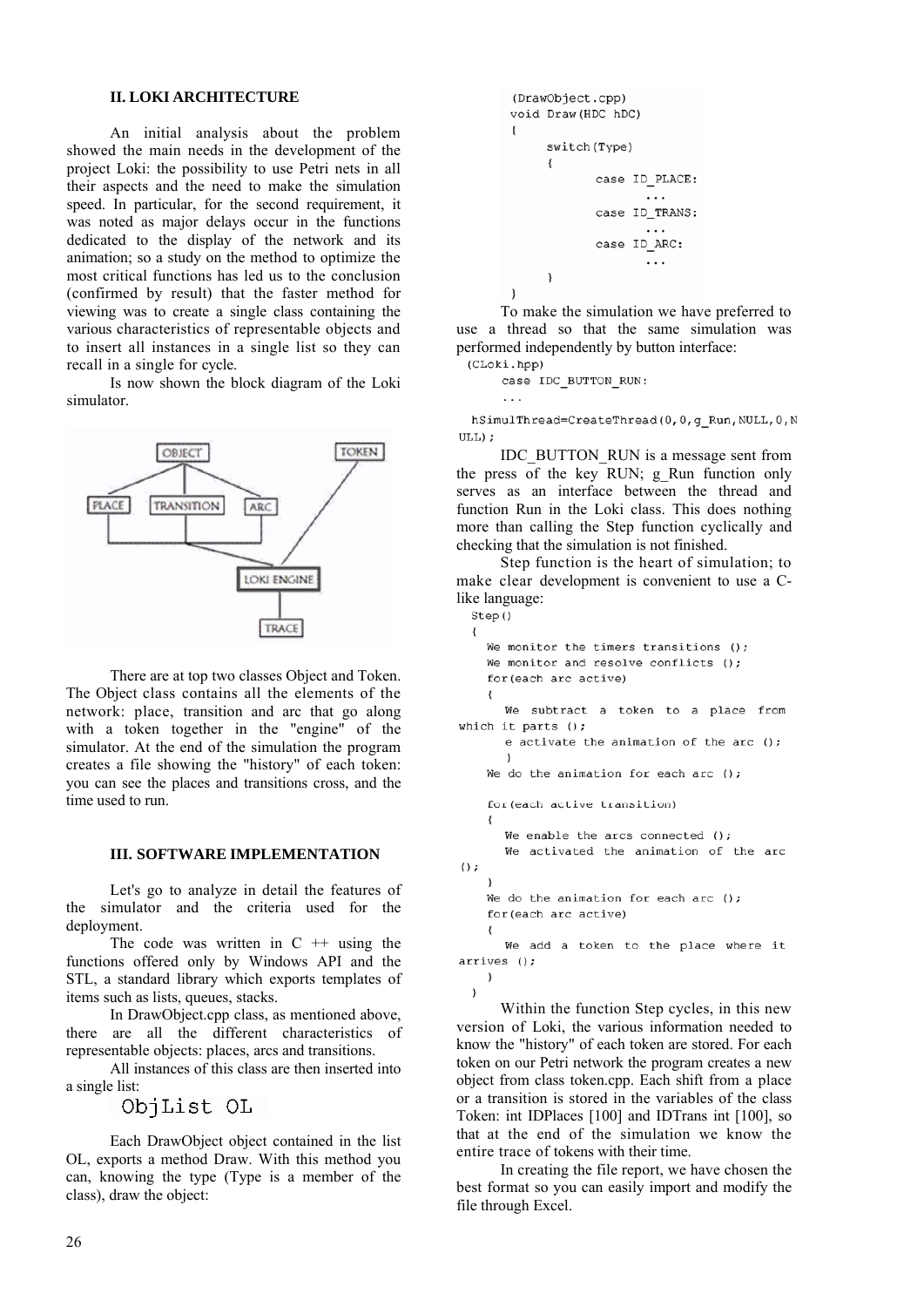| Place2 | where we will be accurated with a series of the                                |                                                                                                                                  | www.community                                         |
|--------|--------------------------------------------------------------------------------|----------------------------------------------------------------------------------------------------------------------------------|-------------------------------------------------------|
|        |                                                                                |                                                                                                                                  |                                                       |
| Place3 | $\frac{0}{6}$                                                                  | Trans6<br>Trans8                                                                                                                 | $\frac{2}{4}$                                         |
|        |                                                                                |                                                                                                                                  |                                                       |
|        |                                                                                |                                                                                                                                  |                                                       |
| Place2 |                                                                                | Trans7                                                                                                                           | 3                                                     |
|        |                                                                                |                                                                                                                                  |                                                       |
|        |                                                                                |                                                                                                                                  |                                                       |
|        |                                                                                |                                                                                                                                  | $\frac{2}{4}$                                         |
| Place4 |                                                                                |                                                                                                                                  |                                                       |
|        |                                                                                |                                                                                                                                  |                                                       |
|        |                                                                                |                                                                                                                                  | $\frac{2}{4}$                                         |
| Place4 |                                                                                |                                                                                                                                  |                                                       |
|        |                                                                                |                                                                                                                                  | 3                                                     |
| PlaceS |                                                                                |                                                                                                                                  |                                                       |
|        | Place4<br>Place <sub>5</sub><br>Place2<br>Place3<br>Place2<br>Place3<br>Place2 | $\frac{0}{3}$<br>$\begin{smallmatrix} 0\\4\\10 \end{smallmatrix}$<br>$\begin{matrix} 0 \\ 6 \\ 14 \end{matrix}$<br>$\frac{0}{6}$ | Trans6<br>Trans8<br><b>Trans6</b><br>Trans8<br>Trans7 |

### **IV. GRAPHICAL INTERFACE**

Let's go now to analyze the graphical interface of our simulator. The main window is shown in the next picture.

We note first that the graphical interface presents only two drop-down and, under these, a great toolbar.

Indeed, the program has been designed especially for use with mouse and through the use of buttons. Under the buttons, we find the work area to draw our Petri network and where the various simulations and analyses will be performed.



This latest version, unlike the previous ones, was developed with the goal of implementing new types of advanced features which allow the possibility to obtain more detailed information regarding the results of a simulation on a generic Petri network model studied by the user.

We have to pay attention, at this point, some properties of the simulator.

When we draw into the work area of the simulator the Petri Network to be examined you can set certain properties of places, arches and transitions.

The folder properties, which is activated by the same name icon allows you to change some settings of the elements already drawn in according to the properties of Petri nets extended or stochastic generalized.

Once we activate the window, we can notice that it is divided into three parts or dialog windows:

Properties, Places and Transitions.

| ID:    | $\overline{c}$ |  |
|--------|----------------|--|
| Name:  | Place2         |  |
| Token: | 0              |  |
|        |                |  |

The first dialog window shows the properties for any object within the workplace, after the selection, making distinctions between the various objects and their characteristics. If you select, for example, a place you can see its features and possibly you can change them. Selecting a place the features will be ID, Name (which are present for all), and Token. ID is not changeable and chosen by the program, while Name, which can be by default, need to give a mnemonic identifier to the object. Token needs to indicate the quantity of token in that place. In addition there is the possibility to select the View Mean Time option in order to calculate the average number of steps per second in place, this option is present also with the transitions.

It includes a further option, Set Traffic Generator that allows you to create a traffic generator for the token.

| <b>Properties</b> |                                  |  |
|-------------------|----------------------------------|--|
|                   | Properties Places Transition     |  |
| ID:               | R                                |  |
| Name:             | Trans3                           |  |
| Time:             | 0                                |  |
| Status:           | Disable                          |  |
| Priority:         | 0                                |  |
| View Mean Value   |                                  |  |
|                   | Load Time With ACK From File     |  |
|                   | Stocastic Exponential Transition |  |
|                   | Load Time From File              |  |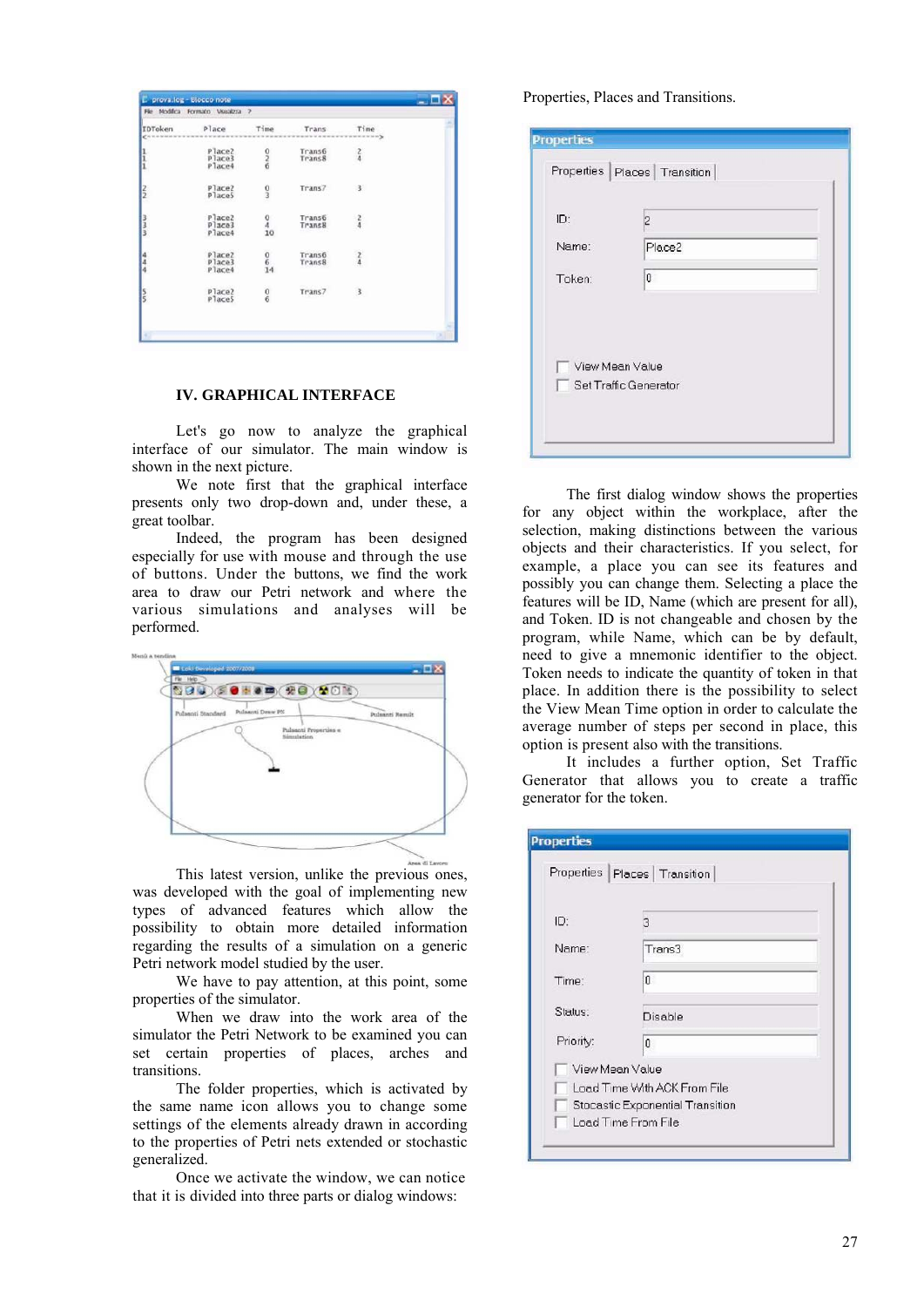In the case of selection of a transition as well as ID and Name options will be present Time, and Priority Status. Time is the time in seconds of timeout that we should wait before shooting the transition. Status simply indicates if the transition at that time is enable to shoot or not, while Priority indicates the degree of priority, as a natural number, if it is in conflict with another transition. In addition you have the option to change the network in a stochastic network with the option Exponential Time timeout that associates as a random number generated by the exponential distribution with the average value indicated in Time.

You can also upload from a file the time of transition with or without ACK clicking the option Load Time With ACK From File or Load Time From File.

| ID:          | $\overline{\mathcal{L}}$ |  |
|--------------|--------------------------|--|
| Name:        | Arc4                     |  |
| Weight       |                          |  |
| Status:      | Disable                  |  |
| Probability. | $\ddot{0}$               |  |

Finally if we choose arc you have this options: Weight, Status and Probability. Weight obviously indicates the weight of the arc; it indicates the number of arcs which start at one place and go to a transition. Status is similar to transitions and Probability indicates the probability of choosing that path in the event of conflict. You can create also the inhibitor arc with the option Inibitor Arc, you can also load the files of time with the option Load Time With ACK From File.

The other two dialog windows, Places and Transitions, respectively indicating the lists of all places and all transitions. In the Place dialog window there are the ID and Name and also the number of tokens and the transition that they are input (Transition ID). In the Transition dialog window is indicated, ID, Name and places of entry and exit (PlaceIN) (PlaceOut) and the shutter time.

Let's see how you run the simulation. Once the model is created and initialized with the token and the other variables that we want to measure, it is ready to be analyzed by us. The Simulation window looks like this:



To make the best vision of simulation by the user you can adjust the speed of animation.

Also we have added the buttons Conflick Check which colours blue arcs that during the simulation are involved in the conflict and resolve the conflict in accordance with the characteristics of the designed model. You can also, at will, reset the time that is elapsed whenever you want to start again thanks to the simulation Reset button.

We conclude by outlining the features of the last button and the latest utility of Loki. The functions are: the view of the conflict (Check Conflict), the view average values (Results) and the ability to analyse the time between two transitions with the creation of a special arc (Fire2Fire).

The first, Conflict Check, is used before making a simulation of a model already designed. Once the button is pressed a table displays with all the places that generate conflict, the kind of conflict resolution and transitions with which they bind. In addition, the places with conflict are coloured blue and, by right clicking, we can interact by choosing the type of conflict resolution. This choice may be made with the property only after pressing the button Conflict Check from toolbar.

The other button is very simple and should be used after the simulation, it shows the average number of steps that have been performed during the simulation, in the places and transitions that were chosen for analysis with the option View Mean Value from Properties window.

Finally, we can create a special arc with the last button. The procedure for the creation of this arc is the same as that already seen, only his final appearance is different because it appears as a grey dashed line between two transitions. The results can be viewed only after the start of the simulation. The result can be seen by double-click on the arc that will show a window.

# **V. APPLICATION EXAMPLE**

The term "performance evaluation" means a set of activities aimed to determining the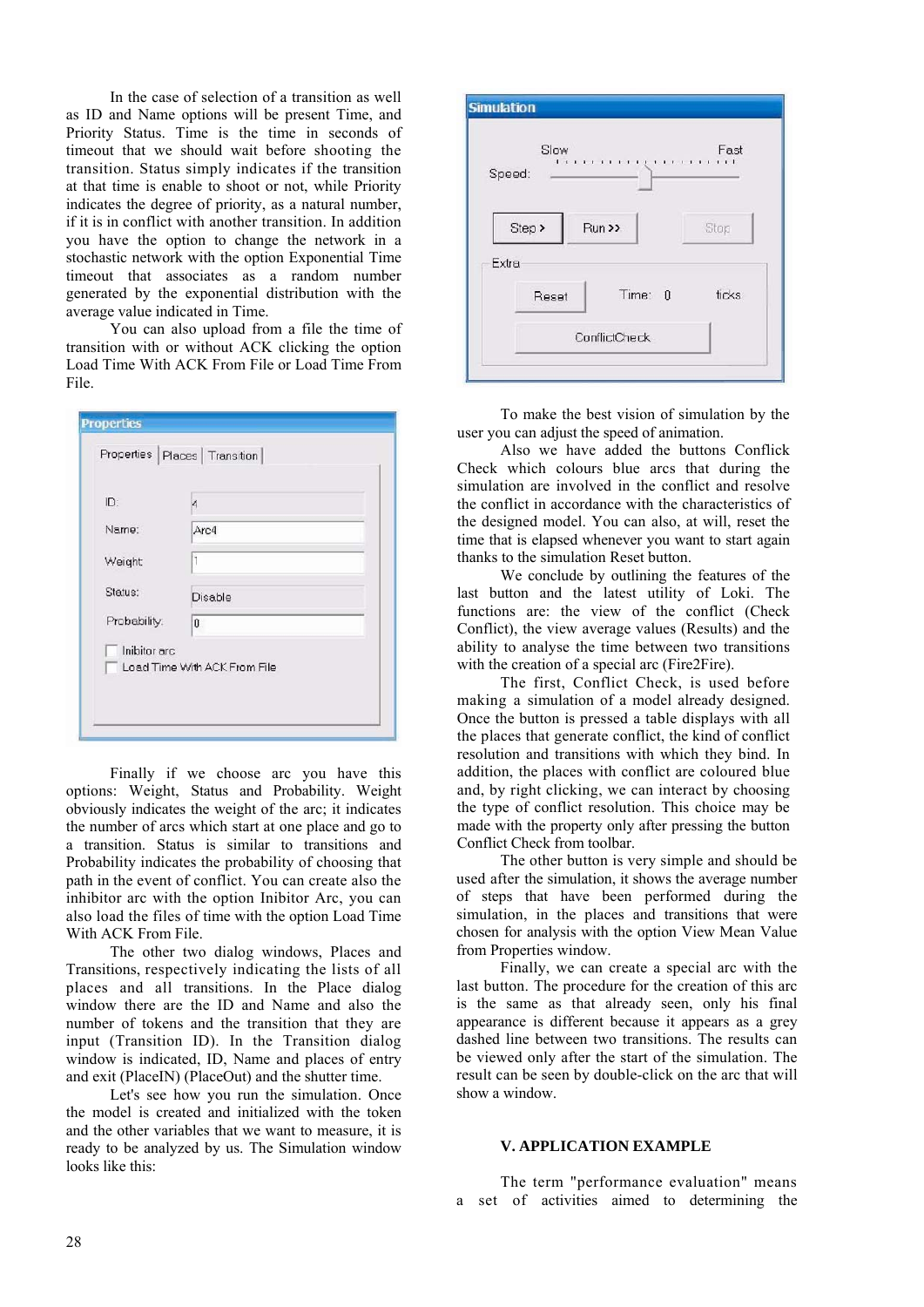characteristics of a system on the basis of its behavior. Through the performance evaluation of a system you can know what it can offer under certain operating conditions, in order to delimit the application area where it can be used with success.

We will model and simulate a model for Bluetooth characterized by 7 Slave through the use of Petri nets, and finally we will analyze performance in various scenarios.

Among all the indices performance, we have decided to analyze the most interest: throughput. It shows the transmission capacity of a channel, which means the number of frames transmitted (token) in unit of time.

The purpose of this work is to create a Petri network that simulates, in its functionality, data transfer phase in a piconet in Bluetooth protocol, verifying the validity of performance in terms of throughput depending on the workload obtained by Loki simulator with actual protocol examined.

To make the various simulations, initially we have constructed the model with Networks Petri having 7 Slave. That, as it was demonstrated by the tests carried out during the creation, models well Bluetooth functionality to be analyzed in this experience. [4]



In the model, the master is characterized by an initial transition (lasting 625 µs), which is active in even slots or to the start of simulation, or after receiving a message from Slave (region A), the token is then sent to a slave, chosen second mode "round-robin", represented by output ring from the master himself (region B).

A generic Slave i  $(i = 1, ..., 7)$  consists of a generator of packages, which creates, through a transition with deterministic distribution (delay Ti), the tokens to be sent through an output buffer and a counter of submitted token. When the turn of the Slave is taken into consideration, if they are in their token buffer, a token is transmitted, its counter will be increased and control will be returned to the master; however, if the buffer is empty, a transition will be activated that will return only the control to the master (Region C).

This situation of choice was modeled using inhibitors arcs, which allows a transition to shoot only if in the place of entry there are any tokens.

Finally, to simplify the structure of the model, it was used a single transition (625 µs) from all slaves to the master (Region D) (in this way we haven't 14 separated transitions) to obtain a model easier to understand.

The purpose of the simulations is to measure the throughput (token / s) of each Slave to change of workload (token / s)

All simulations are characterized by a duration of 5 seconds. The times of generation of tokens are the same for all Slave.

The tests were repeated by varying the delay T of the transitions, in a range of approximately 1 ms and 12 ms. This range was chosen from a situation of low load (12 ms) to achieve with its progressive changes, situations of saturation (1 ms).

From simulations, we obtained the following values:

| #                       | $T_{g}(s)$ |              |              | <b>Token</b> transmitted |              |              |                   |              |
|-------------------------|------------|--------------|--------------|--------------------------|--------------|--------------|-------------------|--------------|
|                         |            | <b>Slave</b> | <b>Slave</b> | <b>Slave</b>             | <b>Slave</b> | <b>Slave</b> | <b>Slave</b><br>6 | <b>Slave</b> |
|                         | 12000      | 416          | 416          | 416                      | 415          | 416          | 416               | 416          |
| $\overline{z}$          | 10000      | 499          | 499          | 499                      | 499          | 499          | 499               | 499          |
| $\overline{\mathbf{3}}$ | 8000       | 570          | 570          | 570                      | 570          | 570          | 570               | 570          |
|                         | 5500       | 570          | 570          | 570                      | 570          | 570          | 571               | 571          |
| 5                       | 3750       | 571          | 571          | 571                      | 571          | 571          | 571               | 571          |
| 6                       | 1000       | 571          | 572          | 572                      | 571          | 571          | 571               | 571          |

Results obtained for individual Slave

| #                       | <b>Workload</b> | Throughput (token/s) |              |                   |              |              |              |              |
|-------------------------|-----------------|----------------------|--------------|-------------------|--------------|--------------|--------------|--------------|
|                         | (token/s)       | <b>Slave</b>         | <b>Slave</b> | <b>Slave</b><br>3 | <b>Slave</b> | <b>Slave</b> | <b>Slave</b> | <b>Slave</b> |
|                         | 83,37           | 83,2                 | 83,2         | 83,2              | 83           | 83,2         | 83,2         | 83,2         |
| $\overline{\mathbf{z}}$ | 100             | 99,8                 | 99,8         | 99,8              | 99,8         | 99,8         | 99,8         | 99,8         |
| 3                       | 124,8           | 114                  | 114          | 114               | 114          | 114          | 114          | 114          |
|                         | 181,4           | 114                  | 114          | 114               | 114          | 114          | 114.2        | 114,2        |
| $\overline{\mathbf{5}}$ | 266,6           | 114.2                | 114,2        | 114,2             | 114,2        | 114,2        | 114,2        | 114,2        |
| 6                       | 1000            | 114,2                | 114,4        | 114,4             | 114,2        | 114,2        | 114,2        | 114,2        |



overall results obtained

| #                       | <b>Workload</b><br>(token/s) | <b>Throughput</b><br>(token/s) | <b>Token</b><br>transmitted |
|-------------------------|------------------------------|--------------------------------|-----------------------------|
| $\mathbf{I}$            | 583,59                       | 582,2                          | 2911                        |
| $\overline{z}$          | 700                          | 698,6                          | 3493                        |
| $\overline{\mathbf{3}}$ | 873,6                        | 798                            | 3990                        |
| 4                       | 1269,8                       | 798,4                          | 3992                        |
| 5                       | 1866,2                       | 799,4                          | 3997                        |
| 6                       | 7000                         | 799,8                          | 3999                        |



As you can see from global chart, throughput increases in a linear way with the workload until you